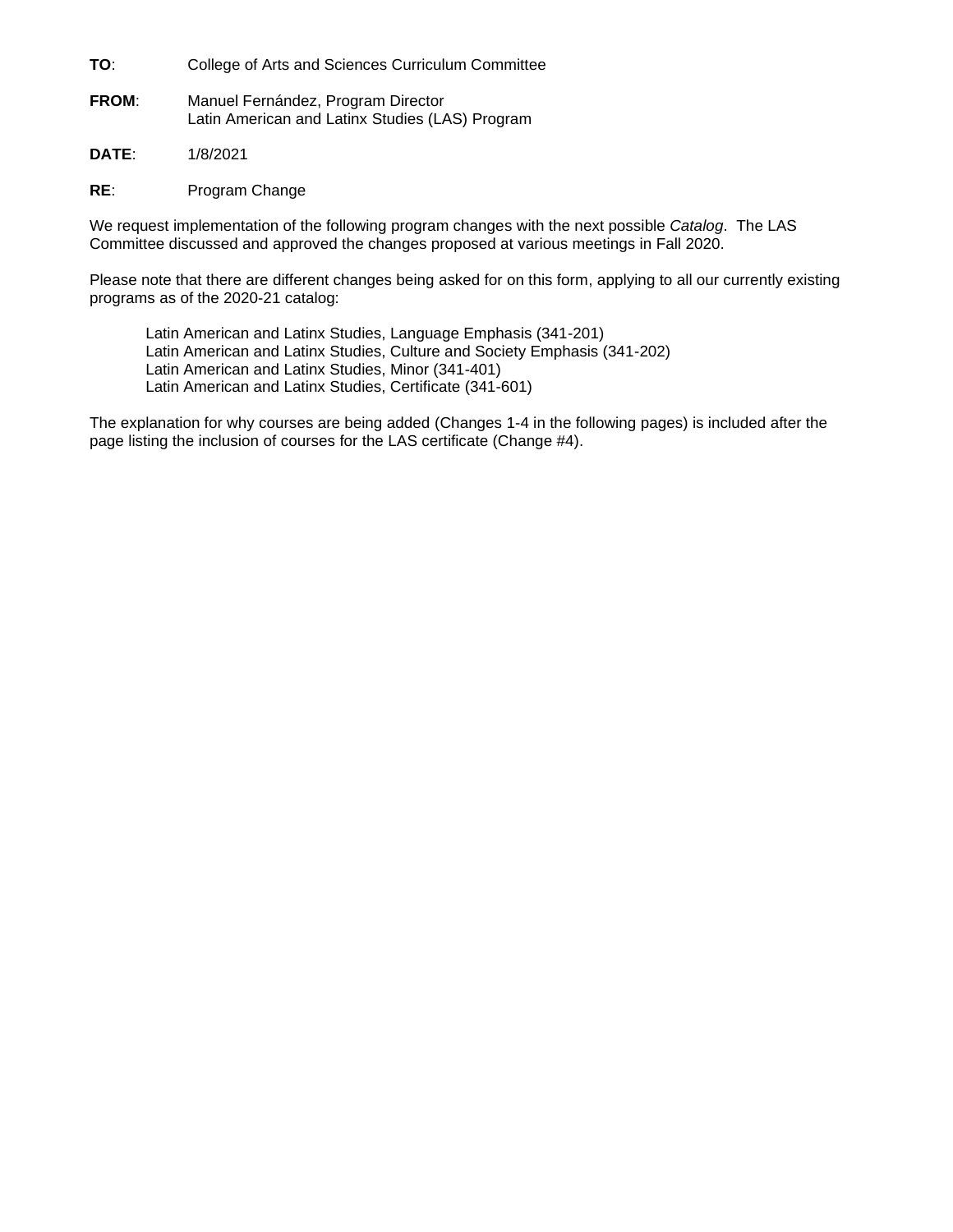### **(Change #1)**

**From**:

Latin American and Latinx Studies, Language Emphasis (341-201): [https://catalog.uwec.edu/undergraduate/arts](https://catalog.uwec.edu/undergraduate/arts-sciences/latin-american-latinx-studies/latin-american-latinx-studies-major-language-ba-bs/)[sciences/latin-american-latinx-studies/latin-american-latinx-studies-major-language-ba-bs/](https://catalog.uwec.edu/undergraduate/arts-sciences/latin-american-latinx-studies/latin-american-latinx-studies-major-language-ba-bs/)

**To**: Please add the courses in **bold** below to the list of Humanities and Social Sciences elective courses for our LAS Language Emphasis (341-201) as indicated.

| <b>Electives-a minimum of 9 credits</b> |                                                                                                        | 9 |
|-----------------------------------------|--------------------------------------------------------------------------------------------------------|---|
| <b>AIS 444</b>                          | Indigenous Theory and Methodologies                                                                    |   |
| <b>ANTH 315</b>                         | Language in Culture and Society                                                                        |   |
| <b>ANTH/WGSS 356</b>                    | Women in Cross-Cultural Perspective                                                                    |   |
| <u>ARTH/AIS 335</u>                     | Ancient Art and Architecture of Mexico and Central America                                             |   |
| ARTH/AIS 337                            | Art of Tawantinsuyo                                                                                    |   |
| ECON/WGSS 357                           | Women and Economic Development                                                                         |   |
| <b>ES 385</b>                           | Social Foundations: Human Relations                                                                    |   |
| <b>ENPH 115</b>                         | <b>Global Environmental and Public Health</b>                                                          |   |
| <b>ENPH/NRSG 225</b>                    | Introduction to Public Health                                                                          |   |
| <b>ENV 101</b>                          | <b>Sustainability Basics and Beyond</b>                                                                |   |
| <b>ENV 140</b>                          | Water Problems, Water Solutions                                                                        |   |
| <b>ENV/GEOG 378</b>                     | International Environmental Problems and Policy                                                        |   |
| <b>FLG 378</b>                          | Second Language Acquisition Theory                                                                     |   |
| <b>GEOG 111</b>                         | Human Geography                                                                                        |   |
| <b>GEOG 178</b>                         | <b>Conservation of the Environment</b>                                                                 |   |
| HIST/LAS 172                            | Latin American History: Colonial to the Present                                                        |   |
| <b>HNRS 132</b>                         | Honors Colloquium in Humanities with Equity, Diversity, and Inclusivity (when                          |   |
|                                         | offered as Crossing Borders: Discourses from Latin America)                                            |   |
| <b>LAS/HIST 309</b>                     | Latin America Through Independence                                                                     |   |
| LAS/HIST 311                            | Latin America Since Independence                                                                       |   |
| <b>LAS 314</b>                          | Music and Dance of Latin America                                                                       |   |
| <b>LAS/POLS 319</b>                     | <b>Politics of Latin America</b>                                                                       |   |
| <b>LAS/GEOG 321</b>                     | Geography of Latin America                                                                             |   |
| <b>LAS 324</b>                          | Latinx Health and Migration to the U.S.                                                                |   |
| LAS/FLTR 350                            | Latin American Literature in Translation                                                               |   |
| LAS/ECON 356                            | Economic Development of Latin America                                                                  |   |
| <b>LAS 389</b>                          | <b>Domestic Immersion Experience</b>                                                                   |   |
| <b>LAS 390</b>                          | Latin American Studies Immersion Experience                                                            |   |
| <b>LAS 395</b>                          | <b>Directed Studies</b>                                                                                |   |
| <b>LAS 399</b>                          | <b>Independent Study - Juniors</b>                                                                     |   |
| <b>LAS 488</b>                          | Internship <sup>2</sup>                                                                                |   |
| <b>LAS 491</b>                          | <b>Special Topics</b>                                                                                  |   |
| <b>LAS 498</b>                          | Internship with Language Immersion <sup>2</sup>                                                        |   |
| <b>LAS 499</b>                          | <b>Independent Study - Seniors</b>                                                                     |   |
| <b>MATH 107</b>                         | <b>Mathematics in Latin American Cultures</b>                                                          |   |
| <b>NRSG 389</b>                         | <b>Cross Cultural Health</b>                                                                           |   |
| <b>PHIL 320</b>                         | <b>Environmental Ethics</b>                                                                            |   |
| RELS/AIS 330                            | Indigenous Religions of the Americas                                                                   |   |
| SOC 312                                 | Race and Ethnicity in the U.S.                                                                         |   |
| or SOC 314                              | Social Class and Inequality                                                                            |   |
| <b>SPAN 492</b>                         | Seminar in Hispanic Linguistics Research                                                               |   |
| <b>WGSS 315</b>                         | Women of Color Feminisms                                                                               |   |
| <b>WGSS 335</b>                         | <b>Transnational Feminism</b>                                                                          |   |
| <b>WGSS 422</b>                         | Women's, Gender, and Sexuality Studies Advanced Travel Seminar (when offered as<br>Women in Nicaragua) |   |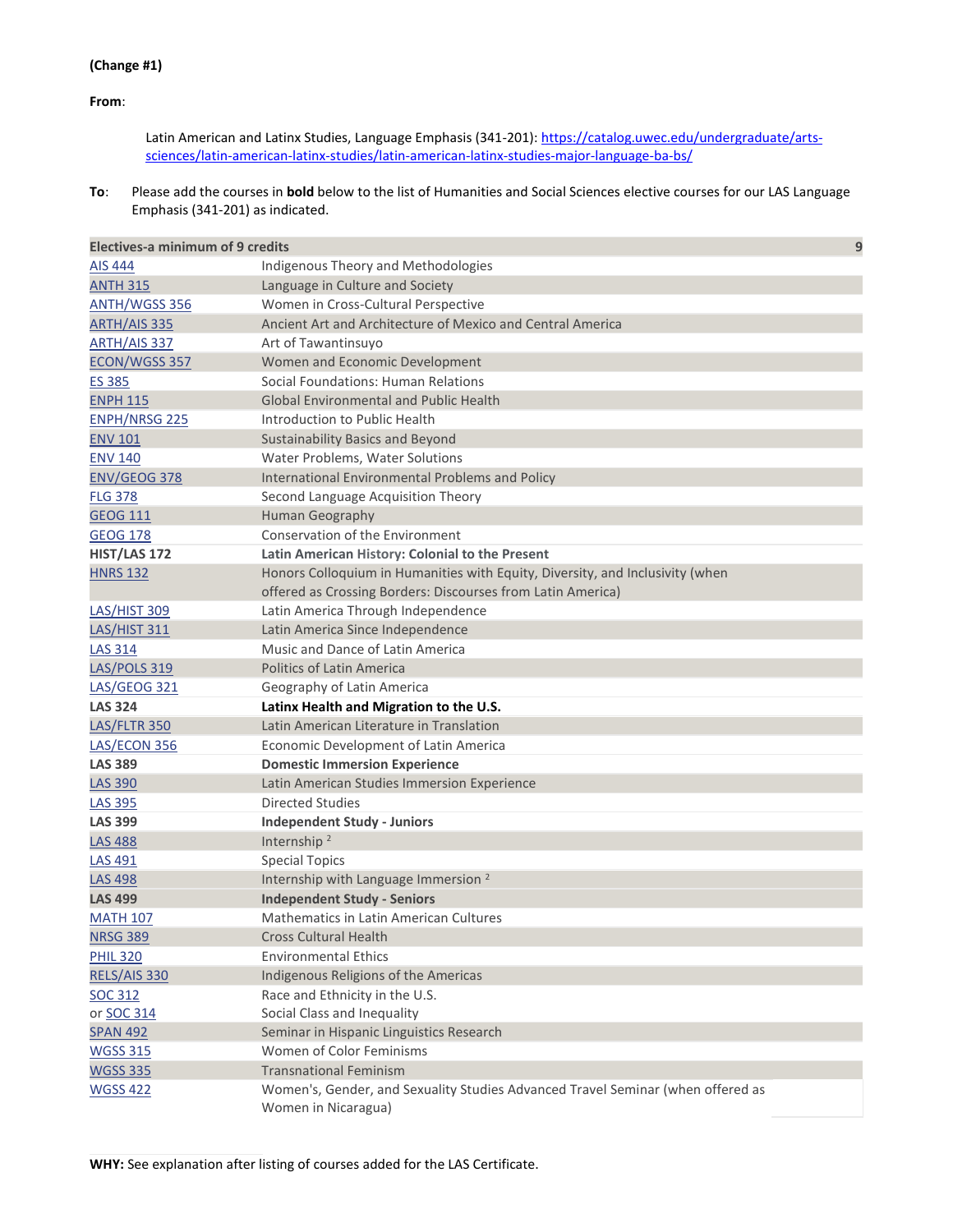### **(Change #2)**

### **From:**

Latin American and Latinx Studies, Culture and Society Emphasis (341-202): [https://catalog.uwec.edu/undergraduate/arts-sciences/latin-american-latinx-studies/latin-american-latinx-studies-major](https://catalog.uwec.edu/undergraduate/arts-sciences/latin-american-latinx-studies/latin-american-latinx-studies-major-culture-society-ba-bs/)[culture-society-ba-bs/](https://catalog.uwec.edu/undergraduate/arts-sciences/latin-american-latinx-studies/latin-american-latinx-studies-major-culture-society-ba-bs/)

#### **To:**

Please add the courses in **bold** below to the list of Humanities and Social Sciences elective courses for our LAS Culture and Society Emphasis (341-202) as indicated.

| Electives-a minimum of 19 credits       |                                                                                                                                              |    |
|-----------------------------------------|----------------------------------------------------------------------------------------------------------------------------------------------|----|
| At least 12 credits from the following: |                                                                                                                                              | 12 |
| <b>AIS 444</b>                          | Indigenous Theory and Methodologies                                                                                                          |    |
| <b>ANTH 315</b>                         | Language in Culture and Society                                                                                                              |    |
| <b>ANTH/WGSS 356</b>                    | Women in Cross-Cultural Perspective                                                                                                          |    |
| <b>ARTH/AIS 335</b>                     | Ancient Art and Architecture of Mexico and Central America                                                                                   |    |
| <b>ARTH/AIS 337</b>                     | Art of Tawantinsuyo                                                                                                                          |    |
| ECON/WGSS 357                           | Women and Economic Development                                                                                                               |    |
| <b>ES 385</b>                           | Social Foundations: Human Relations                                                                                                          |    |
| <b>ENPH 115</b>                         | <b>Global Environmental and Public Health</b>                                                                                                |    |
| <b>ENPH/NRSG 225</b>                    | Introduction to Public Health                                                                                                                |    |
| <b>ENV 101</b>                          | Sustainability Basics and Beyond                                                                                                             |    |
| <b>ENV 140</b>                          | Water Problems, Water Solutions                                                                                                              |    |
| ENV/GEOG 378                            | International Environmental Problems and Policy                                                                                              |    |
| <b>FLG 378</b>                          | Second Language Acquisition Theory                                                                                                           |    |
| <b>GEOG 111</b>                         | Human Geography                                                                                                                              |    |
| <b>GEOG 178</b>                         | <b>Conservation of the Environment</b>                                                                                                       |    |
| <b>HIST/LAS 172</b>                     | Latin American History: Colonial to the Present                                                                                              |    |
| <b>HNRS 132</b>                         | Honors Colloquium in Humanities with Equity, Diversity, and Inclusivity<br>(when offered as Crossing Borders: Discourses from Latin America) |    |
| LAS/HIST 309                            | Latin America Through Independence                                                                                                           |    |
| LAS/HIST 311                            | Latin America Since Independence                                                                                                             |    |
| <b>LAS 314</b>                          | Music and Dance of Latin America                                                                                                             |    |
| <b>LAS 324</b>                          | Latinx Health and Migration to the U.S.                                                                                                      |    |
| LAS/POLS 319                            | <b>Politics of Latin America</b>                                                                                                             |    |
| LAS/GEOG 321                            | Geography of Latin America                                                                                                                   |    |
| LAS/FLTR 350                            | Latin American Literature in Translation                                                                                                     |    |
| LAS/ECON 356                            | Economic Development of Latin America                                                                                                        |    |
| <b>LAS 389</b>                          | <b>Domestic Immersion Experience</b>                                                                                                         |    |
| <b>LAS 390</b>                          | Latin American Studies Immersion Experience                                                                                                  |    |
| <b>LAS 395</b>                          | <b>Directed Studies</b>                                                                                                                      |    |
| <b>LAS 399</b>                          | <b>Independent Study - Juniors</b>                                                                                                           |    |
| <b>LAS 488</b>                          | Internship <sup>2</sup>                                                                                                                      |    |
| <b>LAS 491</b>                          | <b>Special Topics</b>                                                                                                                        |    |
| <b>LAS 498</b>                          | Internship with Language Immersion <sup>2</sup>                                                                                              |    |
| <b>LAS 499</b>                          | <b>Independent Study - Seniors</b>                                                                                                           |    |
| <b>MATH 107</b>                         | Mathematics in Latin American Cultures                                                                                                       |    |
| <b>NRSG 389</b>                         | <b>Cross Cultural Health</b>                                                                                                                 |    |
| <b>PHIL 320</b>                         | <b>Environmental Ethics</b>                                                                                                                  |    |
| RELS/AIS 330                            | Indigenous Religions of the Americas                                                                                                         |    |
| <b>SOC 312</b>                          | Race and Ethnicity in the U.S.                                                                                                               |    |
| or SOC 314                              | Social Class and Inequality                                                                                                                  |    |
| <b>SPAN 492</b>                         | Seminar in Hispanic Linguistics Research                                                                                                     |    |
| <b>WGSS 315</b>                         | <b>Women of Color Feminisms</b>                                                                                                              |    |
| <b>WGSS 335</b>                         | <b>Transnational Feminism</b>                                                                                                                |    |
| <b>WGSS 422</b>                         | Women's, Gender, and Sexuality Studies Advanced Travel Seminar (when<br>offered as Women in Nicaragua)                                       |    |

**WHY:** See explanation after listing of courses added for the LAS Certificate.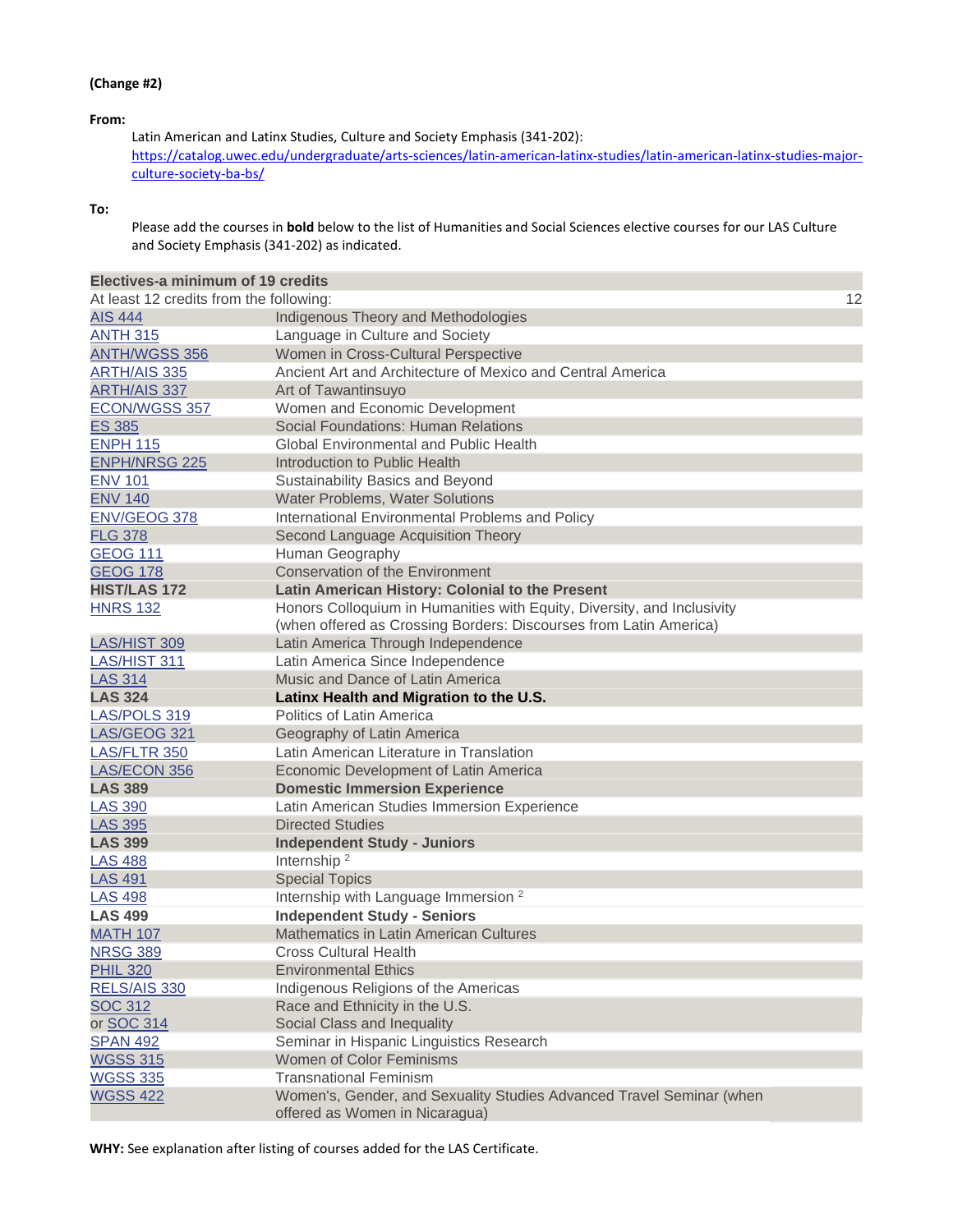## **From:**

Latin American and Latinx Studies, Minor (341-401): [https://catalog.uwec.edu/undergraduate/arts](https://catalog.uwec.edu/undergraduate/arts-sciences/latin-american-latinx-studies/latin-american-latinx-studies-minor/)[sciences/latin-american-latinx-studies/latin-american-latinx-studies-minor/](https://catalog.uwec.edu/undergraduate/arts-sciences/latin-american-latinx-studies/latin-american-latinx-studies-minor/)

## **To:**

Please add the courses in **bold** below to the list of Humanities and Social Sciences elective courses for our LAS Minor (341-401) as indicated.

| Electives-at least 10 credits from the following: |                                                                                                        |
|---------------------------------------------------|--------------------------------------------------------------------------------------------------------|
| <b>AIS 444</b>                                    | Indigenous Theory and Methodologies                                                                    |
| <b>ANTH 315</b>                                   | Language in Culture and Society                                                                        |
| <b>ANTH/WGSS 356</b>                              | Women in Cross-Cultural Perspective                                                                    |
| <b>ARTH/AIS 335</b>                               | Ancient Art and Architecture of Mexico and Central America                                             |
| <b>ARTH/AIS 337</b>                               | Art of Tawantinsuyo                                                                                    |
| ECON/WGSS 357                                     | Women and Economic Development                                                                         |
| ES 385                                            | <b>Social Foundations: Human Relations</b>                                                             |
| <b>ENPH 115</b>                                   | <b>Global Environmental and Public Health</b>                                                          |
| <b>ENPH/NRSG 225</b>                              | Introduction to Public Health                                                                          |
| <b>ENV 101</b>                                    | Sustainability Basics and Beyond                                                                       |
| <b>ENV 140</b>                                    | Water Problems, Water Solutions                                                                        |
| ENV/GEOG 378                                      | International Environmental Problems and Policy                                                        |
| <b>FLG 378</b>                                    | Second Language Acquisition Theory                                                                     |
| <b>GEOG 111</b>                                   | Human Geography                                                                                        |
| <b>GEOG 178</b>                                   | <b>Conservation of the Environment</b>                                                                 |
| <b>HIST/LAS 172</b>                               | Latin American History: Colonial to the Present                                                        |
| <b>HNRS 132</b>                                   | Honors Colloquium in Humanities with Equity, Diversity, and Inclusivity                                |
| <b>LAS/HIST 309</b>                               | Latin America Through Independence                                                                     |
| LAS/HIST 311                                      | Latin America Since Independence                                                                       |
| <b>LAS 314</b>                                    | Music and Dance of Latin America                                                                       |
| LAS/POLS 319                                      | Politics of Latin America                                                                              |
| LAS/GEOG 321                                      | Geography of Latin America                                                                             |
| <b>LAS 324</b>                                    | Latinx Health and Migration to the U.S.                                                                |
| LAS/FLTR 350                                      | Latin American Literature in Translation                                                               |
| LAS/SPAN 352                                      | <b>Latin American Civilization</b>                                                                     |
| or LAS/SPAN 354                                   | Latin American Civilization: Regional Focus                                                            |
| LAS/ECON 356                                      | Economic Development of Latin America                                                                  |
| <b>LAS 389</b>                                    | <b>Domestic Immersion Experience</b>                                                                   |
| <b>LAS 390</b>                                    | Latin American Studies Immersion Experience                                                            |
| <b>LAS 395</b>                                    | <b>Directed Studies</b>                                                                                |
| <b>LAS 399</b>                                    | <b>Independent Study - Juniors</b>                                                                     |
| <b>LAS 488</b>                                    | Internship <sup>2</sup>                                                                                |
| <b>LAS 491</b>                                    | <b>Special Topics</b>                                                                                  |
| <b>LAS 498</b>                                    | Internship with Language Immersion <sup>2</sup>                                                        |
| <b>LAS 499</b>                                    | <b>Independent Study - Seniors</b>                                                                     |
| <b>MATH 107</b>                                   | Mathematics in Latin American Cultures                                                                 |
| <b>NRSG 389</b>                                   | <b>Cross Cultural Health</b>                                                                           |
| <b>PHIL 320</b>                                   | <b>Environmental Ethics</b>                                                                            |
| RELS/AIS 330                                      | Indigenous Religions of the Americas                                                                   |
| SOC 312                                           | Race and Ethnicity in the U.S.                                                                         |
| or SOC 314                                        | Social Class and Inequality                                                                            |
| <b>SPAN 492</b>                                   | Seminar in Hispanic Linguistics Research                                                               |
| <b>WGSS 315</b>                                   | Women of Color Feminisms                                                                               |
| <b>WGSS 335</b>                                   | <b>Transnational Feminism</b>                                                                          |
| <b>WGSS 422</b>                                   | Women's, Gender, and Sexuality Studies Advanced Travel Seminar<br>(when offered as Women in Nicaragua) |

**WHY:** See explanation after listing of courses added for the LAS Certificate.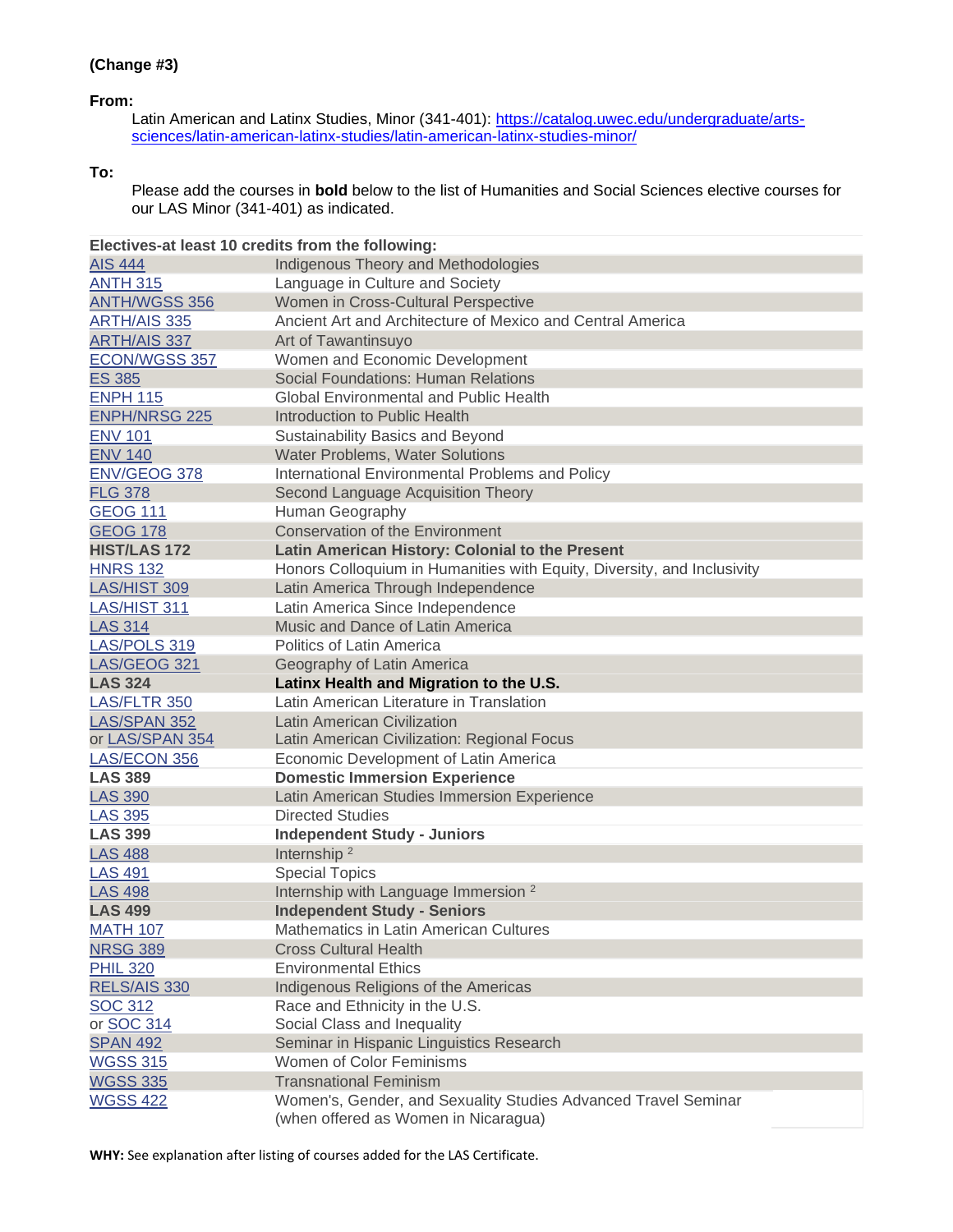## **(Change #4)**

### **From:**

Latin American and Latinx Studies, Certificate (341-601): [https://catalog.uwec.edu/undergraduate/arts](https://catalog.uwec.edu/undergraduate/arts-sciences/latin-american-latinx-studies/latin-american-latinx-studies-minor/)[sciences/latin-american-latinx-studies/latin-american-latinx-studies-minor/](https://catalog.uwec.edu/undergraduate/arts-sciences/latin-american-latinx-studies/latin-american-latinx-studies-minor/)

# **To:**

Please add the courses in **bold** below to the list of Humanities and Social Sciences elective courses for our LAS Certificate (341-601) as indicated.

|                                        | Two courses from the Humanities/Social Sciences courses listed below (or other courses with | 6 |
|----------------------------------------|---------------------------------------------------------------------------------------------|---|
| approval of the LAS Program Director): |                                                                                             |   |
| <b>AIS 444</b>                         | Indigenous Theory and Methodologies                                                         |   |
| <b>ANTH 315</b>                        | Language in Culture and Society                                                             |   |
| <b>ANTH/WGSS 356</b>                   | Women in Cross-Cultural Perspective                                                         |   |
| <b>ARTH/AIS 335</b>                    | Ancient Art and Architecture of Mexico and Central America                                  |   |
| <b>ARTH/AIS 337</b>                    | Art of Tawantinsuyo                                                                         |   |
| ECON/WGSS 357                          | Women and Economic Development                                                              |   |
| <b>ES 385</b>                          | Social Foundations: Human Relations                                                         |   |
| <b>ENPH 115</b>                        | Global Environmental and Public Health                                                      |   |
| <b>ENPH/NRSG 225</b>                   | Introduction to Public Health                                                               |   |
| <b>ENV 101</b>                         | Sustainability Basics and Beyond                                                            |   |
| <b>ENV 140</b>                         | Water Problems, Water Solutions                                                             |   |
| ENV/GEOG 378                           | International Environmental Problems and Policy                                             |   |
| <b>FLG 378</b>                         | Second Language Acquisition Theory                                                          |   |
| <b>GEOG 111</b>                        | Human Geography                                                                             |   |
| <b>GEOG 178</b>                        | <b>Conservation of the Environment</b>                                                      |   |
| <b>HIST/LAS 172</b>                    | Latin American History: Colonial to the Present                                             |   |
| <b>HNRS 132</b>                        | Honors Colloquium in Humanities with Equity, Diversity, and Inclusivity                     |   |
|                                        | (when offered as Crossing Borders: Discourses from Latin America)                           |   |
| <b>LAS/HIST 309</b>                    | Latin America Through Independence                                                          |   |
| LAS/HIST 311                           | Latin America Since Independence                                                            |   |
| <b>LAS 314</b>                         | Music and Dance of Latin America                                                            |   |
| <b>LAS/POLS 319</b>                    | <b>Politics of Latin America</b>                                                            |   |
| LAS/GEOG 321                           | Geography of Latin America                                                                  |   |
| <b>LAS 324</b>                         | Latinx Health and Migration to the U.S.                                                     |   |
| LAS/FLTR 350                           | Latin American Literature in Translation                                                    |   |
| LAS/ECON 356                           | Economic Development of Latin America                                                       |   |
| <b>MATH 107</b>                        | Mathematics in Latin American Cultures                                                      |   |
| <b>NRSG 389</b>                        | <b>Cross Cultural Health</b>                                                                |   |
| <b>PHIL 320</b>                        | <b>Environmental Ethics</b>                                                                 |   |
| RELS/AIS 330                           | Indigenous Religions of the Americas                                                        |   |
| <b>SOC 312</b>                         | Race and Ethnicity in the U.S.                                                              |   |
| or SOC 314                             | Social Class and Inequality                                                                 |   |
| <b>WGSS 315</b>                        | Women of Color Feminisms                                                                    |   |
| <b>WGSS 335</b>                        | <b>Transnational Feminism</b>                                                               |   |
| <b>WGSS 422</b>                        | Women's, Gender, and Sexuality Studies Advanced Travel Seminar                              |   |
|                                        | (when offered as Women in Nicaragua)                                                        |   |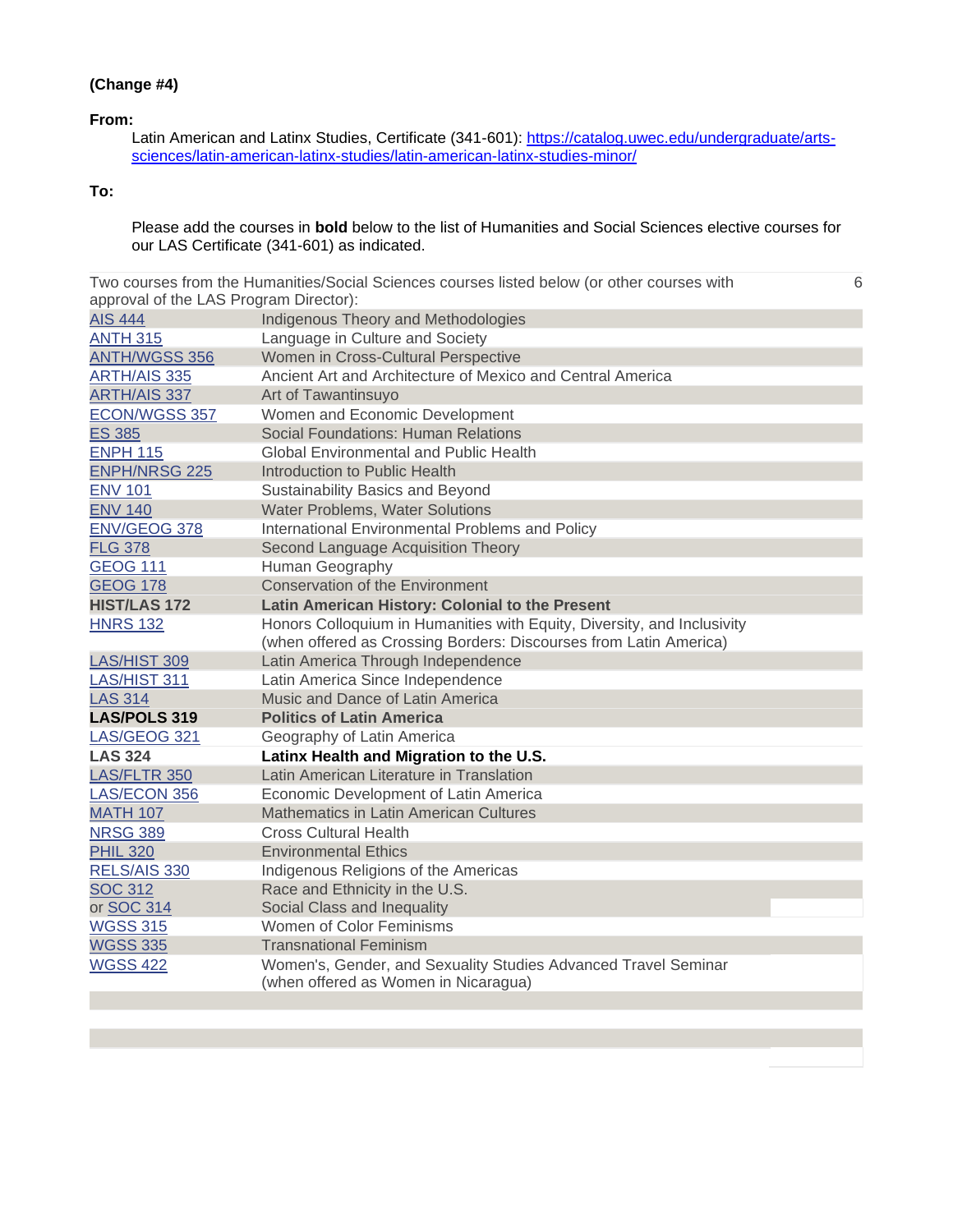### **WHY:**

HIST 172 (LAS cross-list to be effective fall 2021) and LAS 324 are being added as acceptable LAS Humanities and Social Sciences electives for all our LAS programs (majors, minor, certificate).

The HIST/LAS 172 is a logical addition to our list of electives for all our programs (majors, minor, certificate) as it focuses on Latin American history, much as other courses in History already on our list of electives do. The Chair of the Department of History (Louisa Rice) has been contacted and has no concerns about adding this course to our list of electives.

LAS/POLS 319 is a course that is not currently being taught at UW – Eau Claire but IS now being taught in at least one of our study abroad programs. Thus, we are adding it to the list of acceptable Humanities and Social Sciences electives for our LAS Certificate; it's already included in the lists for our other programs.

The other courses being added are all purely LAS courses.

LAS 324 is a newly created course which will focus on Latinx communities in the U.S. and is thus a logical addition to our list of elective courses for all our programs (majors, minor, certificate).

LAS 389, LAS 399, and LAS 499 are being added as acceptable LAS Humanities and Social Sciences electives for our majors and our minor.

LAS 389 is being proposed as a new course for fall 2021 and we wish to add it the list of Humanities and Social Sciences electives for our two majors and our minor. This course will suit the needs LAS students in those programs' needs as it's intended to allow students to participate in Domestic Intercultural Immersion Experiences or other such experiences focused on Latinx communities in the U.S. This will complement LAS 390, an international immersion course, which already is included in these programs.

LAS 399 and LAS 499 are courses already in existence which are being added as Humanities and Social Sciences electives for our two majors and our minor as our Committee has now agreed that these would be acceptable as elective courses for those programs.